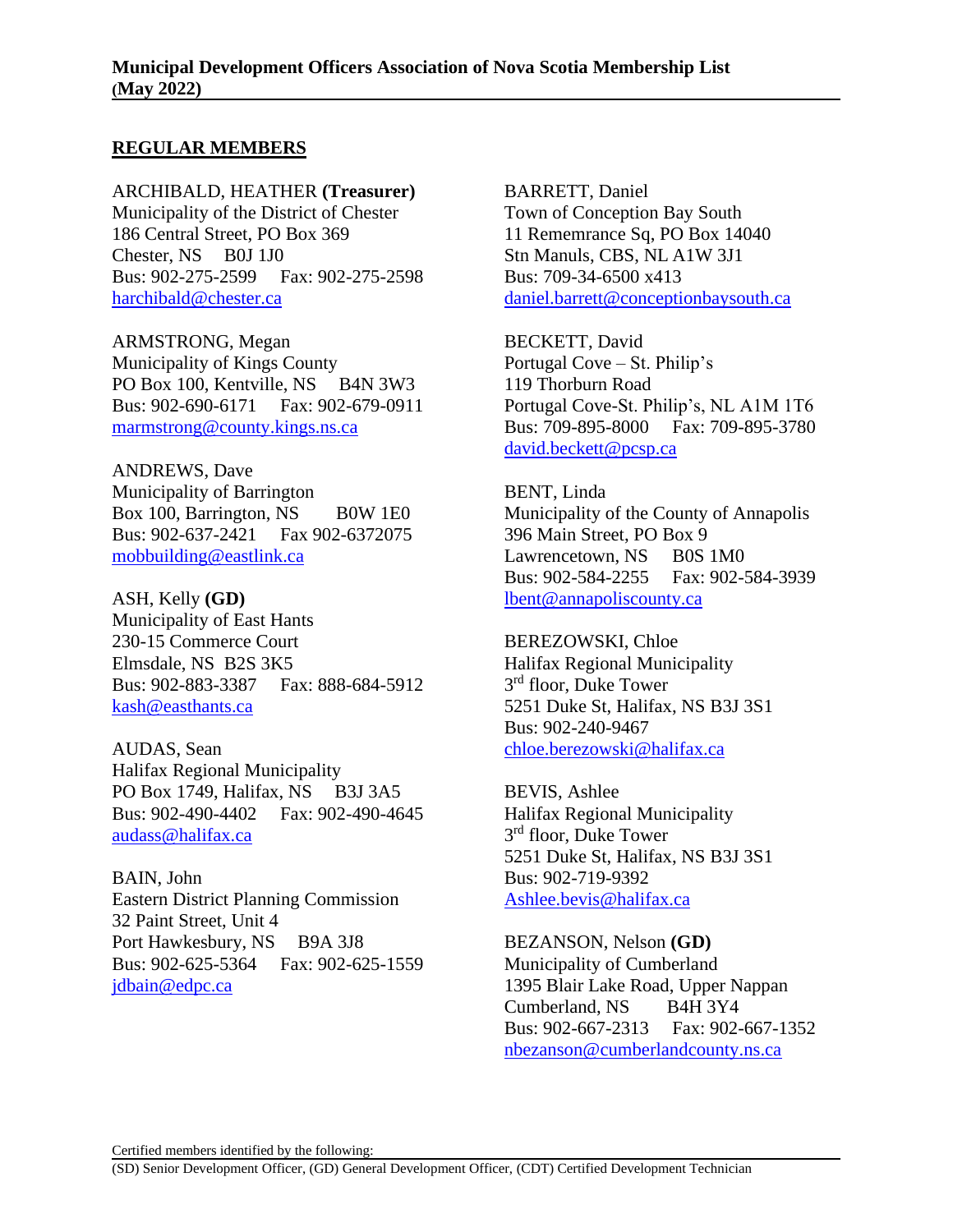BOROUGJENI, Ardalan Shareghi Halifax Regional Municipality 3<sup>rd</sup> floor, Duke Tower 5251 Duke St, Halifax, NS B3J 3S1 Bus: 782-641-3478 [ardalan.shareghib@halifax.ca](mailto:ardalan.shareghib@halifax.ca)

BOYCE, Pat Town of Truro 695 Prince Street Trurol, NS B2N 1G5 Bus: 902-895-4302 Fax: 902-893-6091 [pboyce@truro.ca](mailto:pboyce@truro.ca)

BROWN, Nick Town of Bridgewater 60 Pleasant Street Bridgewater, NS B4V 3X9 Bus: 902-541-4369 Fax: 902-543-6876 nbrown@bridgewater.ns.ca

BUELL, David Municipality of Cumberland 1395 Blair Lake Road, Upper Nappan Cumberland, NS B4H 3Y4 Bus: 902-667-3853 Fax: 902-667-1352 [dbuell@cumberlandcounty.ns.ca](mailto:dbuell@cumberlandcounty.ns.ca)

BURGESS, Mandy **(Director) (GD)** Kings County PO Box 100, 87 Cornwallis Street Kentville, NS B4N 3W3 Bus: 902-690-2448 Fax: 902-679-0911 [mburgess@county.kings.ns.ca](mailto:mburgess@county.kings.ns.ca)

BURNELL, Rhys Halifax Regional Municipality 3<sup>rd</sup> floor, Duke Tower 5251 Duke St, Halifax, NS B3J 3S1 Bus: 902-233-0561 [Rhys.Burnell@halifax.ca](mailto:Rhys.Burnell@halifax.ca)

BURNS, Loretta Kings County PO Box 10, 87 Cornwallis Street Kentville, NS B4N 3W3 Bus: 902-690-2448 Fax: 902-679-0911 [lburns@county.kings.ns.ca](mailto:lburns@county.kings.ns.ca)

CLARE, Colleen Cape Breton Regional Municipality 320 Esplanade Sydney, NS B1P 7B9 Bus: 902-563-5092 [cacarey@cbrm.ns.ca](mailto:cacarey@cbrm.ns.ca)

CONNOLLY, Carla Town of Truro 695 Prince St Truro, NS B2N 1G5 [cconnolly@truro.ca](mailto:cconnolly@truro.ca)

CONNORS, Wendy Region of Queens Municipality PO Box 1264, Liverpool, NS B0T 1K0 Bus: 902-354-3455 Fax: 902-354-7473 wconnors@regionofqueens.com

COONS, James Halifax Regional Municipality 3<sup>rd</sup> floor, Duke Tower 5251 Duke St, Halifax, NS B3J 3S1 Bus: 902-220-8159 James.Coons@Halifax.ca

CREASER, Trevor Halifax Regional Municipality PO Box 1749, Halifax, NS B3J 3A5 Bus: 902-490-4416 Fax: 902-490-4645 creaset@halifax.ca

CREWE, Kimberly Cape Breton Regional Municipality 320 Esplanade Sydney, NS B1P 7B9 Bus: 902-563-5134 [kacrewe@cbrm.ns.ca](mailto:kacrewe@cbrm.ns.ca)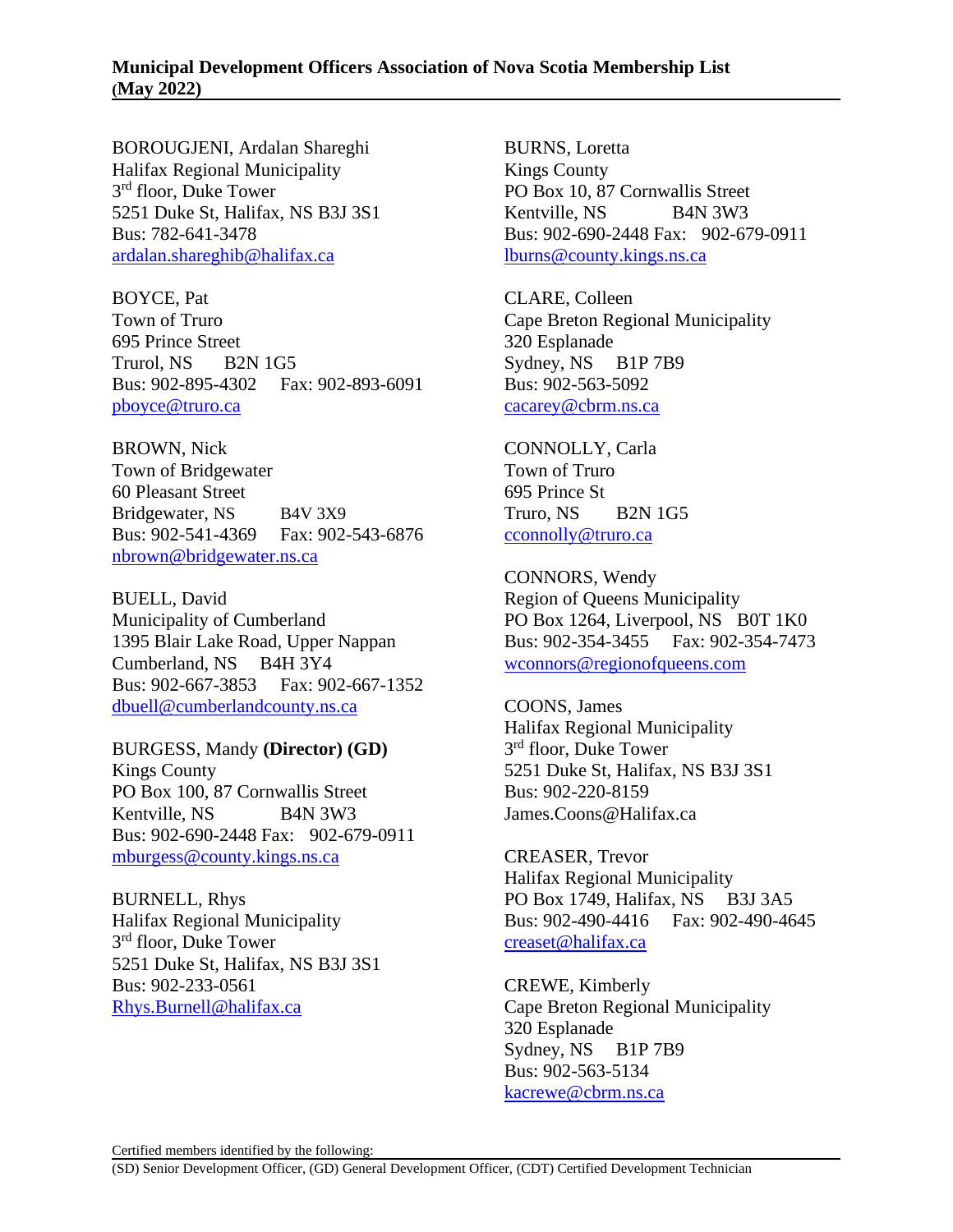DEAN, Lorelei Town of Paradise 1655 Topsail Road Paradise, NL A1L 1V1 Bus: 709-782-1400 [ldean@townofparadise.ca](mailto:ldean@townofparadise.ca)

DEBLY, Telina Halifax Regional Municipality 3<sup>rd</sup> floor, Duke Tower 5251 Duke St, Halifax, NS B3J 3S1 Bus: 506-343-2339 [Telina.Debly@halifax.ca](mailto:Telina.Debly@halifax.ca)

DENTY, Kelly **(GD)** Halifax Regional Municipality PO Box 1749, Halifax, NS B3J 3A5 Bus: 902-490-4800 Fax: 902-490-4645 dentyk@halifax.ca

DEVEAU, Melissa **(CDT)** Municipality of the District of Lunenburg 210 Aberdeen Road Bridgewater, NS B4V 4G8 Bus: 902-541-5305 Fax: 902-527-1135 mdeveau@modl.ca

DEVINE, Roger **(GD)** Municipality of Yarmouth PO Box 21, Hebron, NS  $B0W1X0$ Bus: 902-742-9691 Fax: 902-742-7557 [roger@district.yarmouth.ns.ca](mailto:roger@district.yarmouth.ns.ca)

DOBROTA, Alyson Halifax Regional Municipality 3<sup>rd</sup> floor, Duke Tower 5251 Duke St, Halifax, NS B3J 3S1 Bus: 782-640-6189 [Alyson.Dobrota@Halifax.ca](mailto:Alyson.Dobrota@Halifax.ca)

DUNCAN, Kirsten **(Secretary)** Town of Kentville 354 Main Street Kentville, NS B4N1K6 Bus: 902-679-2531 Fax: 902-679-2375 [kduncan@kentville.ca](mailto:kduncan@kentville.ca)

EARLE, Joanne Town of Yarmouth 400 Main St, Yarmouth NS B5A 1G2 Bus: 902-742-1505 Fax: 902-749-1474 development@townofyarmouth.ca

ELLIOTT, Marcia **(Director) (GD)** Town of Wolfville 359 Main St, Wolfville, NS B4P 1A1 Bus: 902-542-3718 Fax: 902-542-5066 [melliott@wolfville.ca](mailto:melliott@wolfville.ca)

EVANS, Victoria Halifax Regional Municipality 3<sup>rd</sup> floor, Duke Tower 5251 Duke St, Halifax, NS B3J 3S1 Bus: 902-223-3042 [evansv@halifax.ca](mailto:evansv@halifax.ca)

FAULKNER, Andrew Halifax Regional Municipality PO Box 1749, Halifax, NS B3J 3A5 Bus: 902-490-4341 Fax: 902-490-4661 faulkna@halifax.ca

FISHER, Andrew Town of Amherst PO Box 516, Amherst, NS B4H 4A1 Bus: 902-667-6527 Fax: 902-667-5409 afisher@town.amherst.ns.ca

FORD, Faith Halifax Regional Municipality 3<sup>rd</sup> floor, Duke Tower 5251 Duke St, Halifax, NS B3J 3S1 Bus: 782-640-8687 [Faith.ford@halifax.ca](mailto:Faith.ford@halifax.ca)

FORSYTH, Colin Municipality of Colchester PO Box 697, Truro, NS B2N 5E7 Bus: 902 897-3198 Fax: 902 895-9983 cforsyth@colchester.ca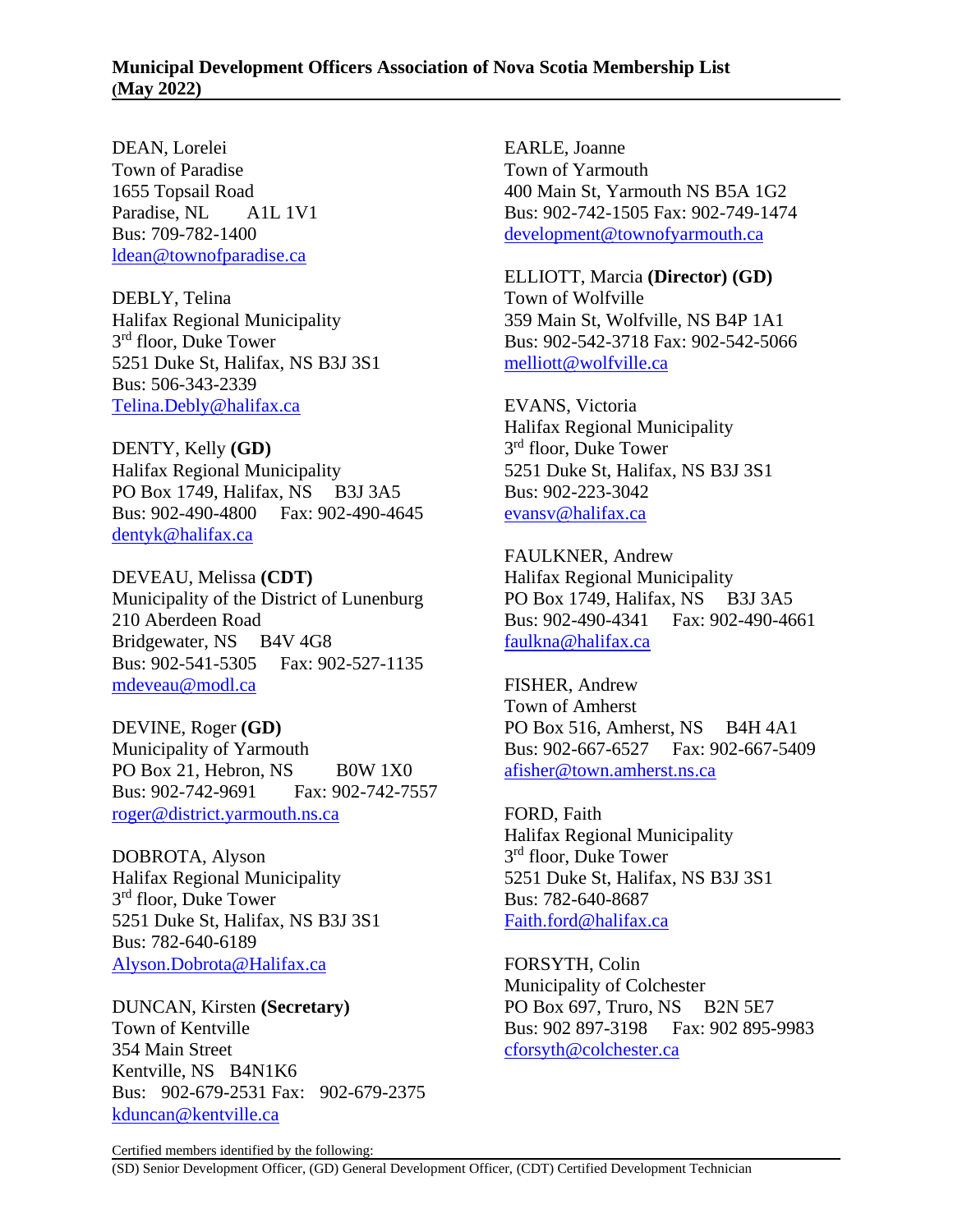FRANCIS, Melinda Halifax Regional Municipality PO Box 1749, Halifax, NS B3J 3A5 Bus: 902-490-1201 Fax: 902-490- 4645 francim@halifax.ca

GAUDET, Daniel Municipality of the District of Clare 1185 Highway 1 Little Brooks, NS B0W 1M0 Bus: 902-769-7780 [building2@munclare.ca](mailto:building2@munclare.ca)

GENTLEMAN, Beverley Town of Kentville 354 Main Street, Kentville, NS B4N 1K6 Bus: 902-679-2535 Fax: 902-679-2375 bgentleman@town.kentville.ns.ca

GOREHAM, Andrew Municipality of Shelburne PO Box 20, Shelburne, NS B0T 1W0 Bus: 902-75-3494, Ext. 238 Fax: 902-875-1278 [agoreham@municipalityofshelburne.ca](mailto:agoreham@municipalityofshelburne.ca)

HAMILTON, Victoria Municipality of the County of Annapolis PO Box 9 Lawrencetown, NS B0S 1M0 Bus: 902-955-0771 Fax: 902-584-3939 vhamilton@annapoliscounty.ca

HULAN, Cynthia Town of Paradise 1655 Topsail Road Paradise, NL A1L 1V1 Bus: 709-782-3902 Fax: 709-782-3603 [chulan@townofparadise.ca](mailto:chulan@townofparadise.ca)

HUME, Trevor Town of Lunenburg 119 Cumberland St Lunenburg, NS B0J2C0 Bus: 902-634-4410x233 Fax: 902-634-4416 [planningtech@townoflunenburg.ca](mailto:planningtech@townoflunenburg.ca)

JAVOREK, Patricia Municipality of Kings County PO Box 100, Kentville, NS B4N 3W3 Bus: 902-690-6167 Fax: 902-679-0911 pjavorek@county.kings.ns.ca

JONES, Andrew **(President)** Eastern District Planning Commission 32 Paint Street, Unit 4 Port Hawkesbury, NS B9A 3J8 Bus: 902-625-1259 Fax: 902-625-1559 [ajones@edpc.ca](mailto:ajones@edpc.ca)

KENNEDY, Sarah Town of Stratford 10-133 Dale Dr, Stratford, PE, C1B 1B9 Bus: 902-370-6730 [skennedy@townofstratford.ca](mailto:skennedy@townofstratford.ca)

KNOX, Ken Town of Annapolis Royal 28 St. George St, PO Box 310 Annapolis Royal, NS B0S 1A0 Bus: 902-532-2043x105 [kknox@annapolisroyal.com](mailto:kknox@annapolisroyal.com)

LAMB, Brendan Municipality of the County of Annapolis PO Box 9 Lawrencetown, NS B0S 1M0 Bus: 902-526-0478 Fax: 902-584-3939 blamb@annapoliscounty.ca

LEWIS, Dean **(SD)** Government of PEI Dept of Agriculture & Land 41 Wood Islands Rd, PO Box 1500 Montague, PE C0A 1R0 Bus: 902-838-0650 Fax: 902-838-0696 [dhlewis@gov.pe.ca](mailto:dhlewis@gov.pe.ca)

LOCKE, Gordon City of Moncton 655 Main Street, Moncton, NB E1C 1E8 Bus: 506-853-3478 Fax: 506-853-4357 gordon.locke@moncton.ca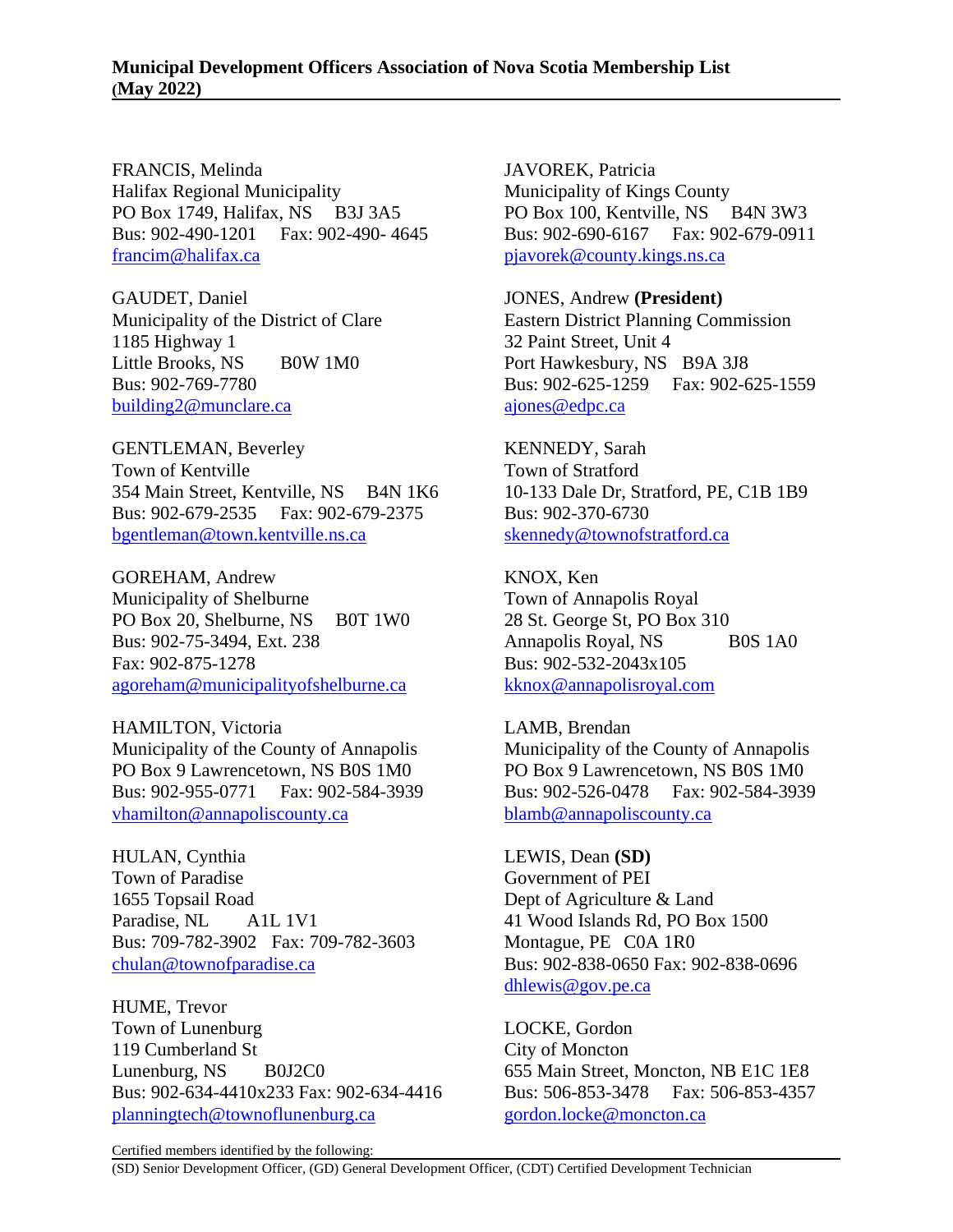MACDONALD, Arthur Town of Lunenburg PO Box 129, Lunenburg, NS B0J 2C0 Bus: 902-634-4410 x 234 [amacdonald@explorelunenburg.ca](mailto:amacdonald@explorelunenburg.ca)

MACDONALD, Jason Town of Amherst PO Box 516, Amherst, NS B4H 4A1 Bus: 902-667-3645 Fax: 902-667-5405 jmacdonald@amherst.ca

MACINNIS, Doug **(GD)** Municipality of West Hants Box 3000, Windsor, NS B0N 2T0 Bus: 902-798-6903 Fax: 902-798-8553 dmacinnis@westhants.ca

MACINTYRE, Erin **(GD)** Halifax Regional Municipality PO Box 1749, Halifax, NS B3J 3A5 Bus: 902-490-1210 Fax: 902-490-4645 macinte@halifax.ca

MACLEOD, Mike Region of Queens Municipality PO Box 1264, Liverpoo, lNS B0T 1K0 Bus: 902-354-3455 Fax: 902-354-7473 mgmacleod@regionofqueens.com

MADDISON, Monty **(GD)** Municipality of Cumberland 1395 Blair Lake Road, Upper Nappan<br>Cumberland. NS B4H 3Y4 Cumberland, NS Bus: 902-667-2313 Fax: 902-667-1352 [mmaddison@cumberlandcounty.ns.ca](mailto:mmaddison@cumberlandcounty.ns.ca)

MCLEAN, Rachael Town of Trenton, Stellarton, & Westville 120 Main Street Trenton, NS B0K 1X0 Bus: 902-752-4476 Fax: 902-752-0090 [rachael.mclean@trenton.ca](mailto:rachael.mclean@trenton.ca)

NIGHTINGALE, Peter **(Vice President) (GD)** Halifax Regional Municipality PO Box 1749, Halifax, NS B3J 3A5 Bus: 902-490-6492 Fax: 902-490-4645 nightip@halifax.ca

NORMAN, Stephanie **(GD)** Halifax Regional Municipality 3<sup>rd</sup> floor, Duke Tower 5251 Duke St, Halifax, NS B3J 3S1 [Stephanie.Norman@halifax.ca](mailto:Stephanie.Norman@halifax.ca)

O'HARA, Alex PEI Govt, Dept of Agriculture & Land 31 Gordon Dr, Charlottetown, PEI C1A 5B8 Bus: 902-213-5544 [amohara@gov.pe.ca](mailto:amohara@gov.pe.ca)

RENNEHAN, Christopher Halifax Regional Municipality 3<sup>rd</sup> floor, Duke Tower 5251 Duke St, Halifax, NS B3J 3S1 Bus: 902-452-5589 christopher.rennehan@halifax.ca

RYAN, Wanda **(SD)** Eastern District Planning Commission 32 Paint Street, Unit 4 Port Hawkesbury, NS B9A 3J8 Bus: 902-625-5365 Fax: 902-625-1559 [wryan@edpc.ca](mailto:wryan@edpc.ca) 

SAUNDERS, C. Keith Town of Paradise 28 McNamara Dr, Paradise, NL A1L 1V1 Bus: 709-782-3534 [ksaunders@townofparadise.ca](mailto:ksaunders@townofparadise.ca)

SCHIEFER, Norma **(GD)** Municipality of Lunenburg 210 Aberdeen Road Bridgewater, NS B4V 4G8 Bus: 902-541-1334 Fax: 902-527-1135 [nschiefer@modl.ca](mailto:nschiefer@modl.ca)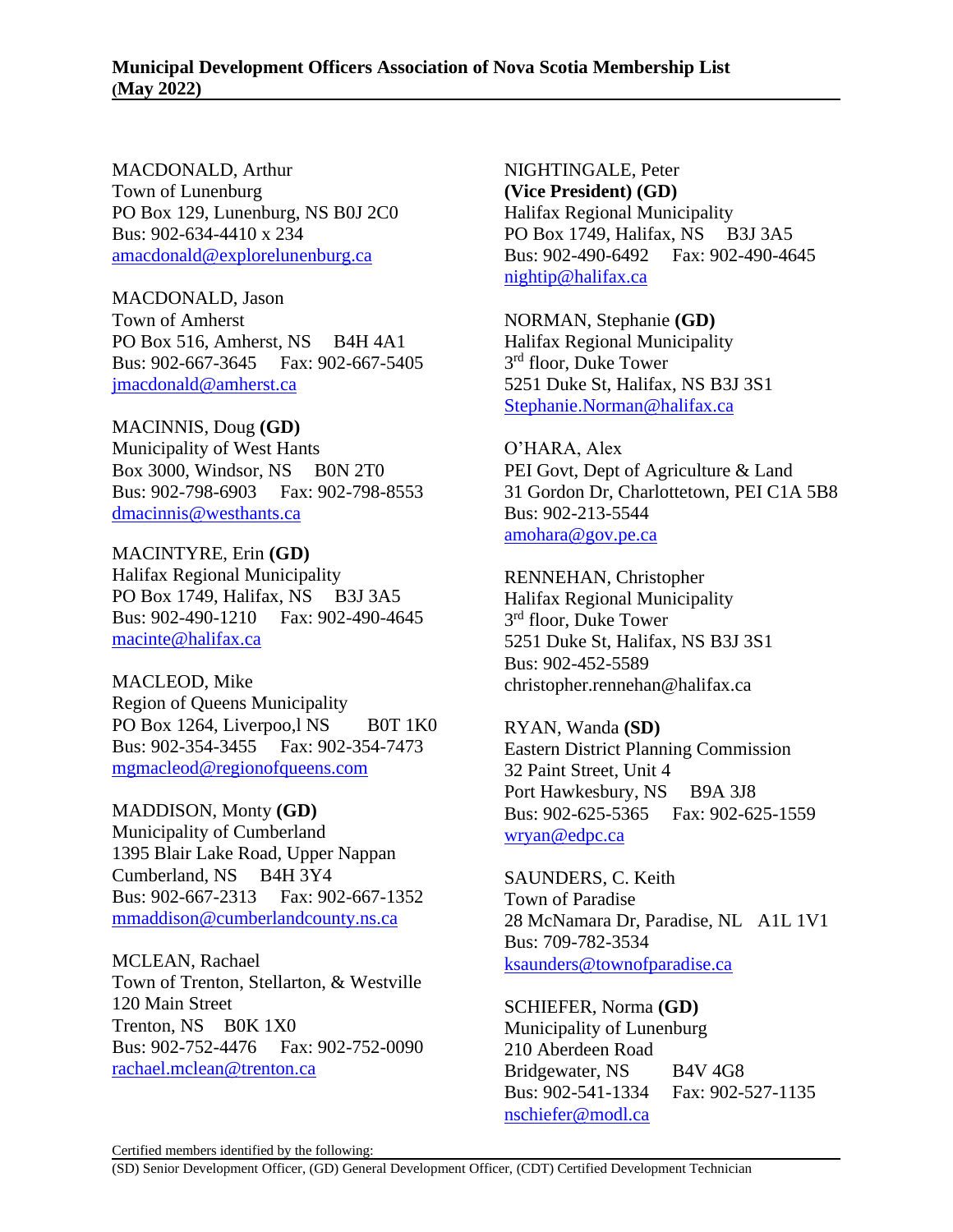SEXTON, Connie Halifax Regional Municipality PO Box 1749, Halifax, NS B3J 3A5 Bus: 902-490-1208 Fax: 902-490-4645 [sextonc@halifax.ca](mailto:sextonc@halifax.ca)

SHAH, Saira Halifax Regional Municipality 3<sup>rd</sup> floor, Duke Tower 5251 Duke St, Halifax, NS B3J 3S1 Bus: 782-640-9641 [saira.shah@halifax.ca](mailto:saira.shah@halifax.ca)

SLADE, Jason Town of Torbay 1288 Torbay Road, PO Box 1160 Torbay, NL A1K 1K4 Bus: 709-437-6532x254 Fax: 709-437-1309 [jslade@torbay.ca](mailto:bwinter@torbay.ca)

SPURRELL, Les Portugal Cove – St. Philip's 119 Thorburn Road Portugal Cove-St. Philip's, NL A1M 1T6 Bus: 709-895-8000 Fax: 709-895-3780 [lester.spurrell@pcsp.ca](mailto:lester.spurrell@pcsp.ca)

STURTEVANT, Garth Municipality of the District of Chester PO Box 369, 151 King Street Chester, NS B0J 1J0 Bus: 902-275-3554 Fax: 902-275-4771 [gsturtevant@chester.ca](mailto:gsturtevant@chester.ca)

STYMEST, Jillian Municipality of East Hants 230-15 Commerce Court Elmsdale, NS B2S 3K5 Bus: 902-883-3387 Fax: 888-684-5912 [jstymest@easthants.ca](mailto:jstymest@easthants.ca)

SULLIVAN, John Municipality of Argyle P.O. Box 10, Tusket, NS B0W 3M0 Bus: 902-648-2623 Fax: 902-648-0367 [jsullivan@munargyle.com](mailto:jsullivan@munargyle.com)

SURETTE, Hubert HMS Consulting (Mun of Clare) 263 Eel Lake Rd, Box 91 Tusket, NS B0W 3M0 Bus: 902-648-3289 [hubertsurette@gmail.com](mailto:hubertsurette@gmail.com)

SUTHERLAND, Dawn Eastern District Planning Commission 32 Paint Street, Unit 4 Port Hawkesbury, NS B9A 3J8 Bus: 902-625-5365 Fax: 902-625-1559 [dsutherland@edpc.ca](mailto:dsutherland@edpc.ca) 

SWINTON, Jamie Halifax Regional Municipality 3<sup>rd</sup> floor, Duke Tower 5251 Duke St, Halifax, NS B3J 3S1 Bus: 902-430-7547 [Jaime.Swinton@halifax.ca](mailto:Jaime.Swinton@halifax.ca)

TORREY, Deborah **(GD) (Past President)** Municipality of the District of Guysborough PO Box 79, 33 Pleasant Street Guysborough, NS B0H 1N0 Bus: 902-533-3705, 222 Fax: 902-533-2749 dtorrey@modg.ca

TRENHOLM, Thomas **(GD)** Municipality of Cumberland 1395 Blair Lake Road, Upper Nappan Cumberland, NS B4H 3Y4 Bus: 902-667-2313 Fax: 902-667-1352 [tom@cumberlandcounty.ns.ca](mailto:tom@cumberlandcounty.ns.ca)

WALSH, Laura Halifax Regional Municipality PO Box 1749, Halifax, NS B3J 3A5 Bus: 902-490-4462 Fax: 902-490-4645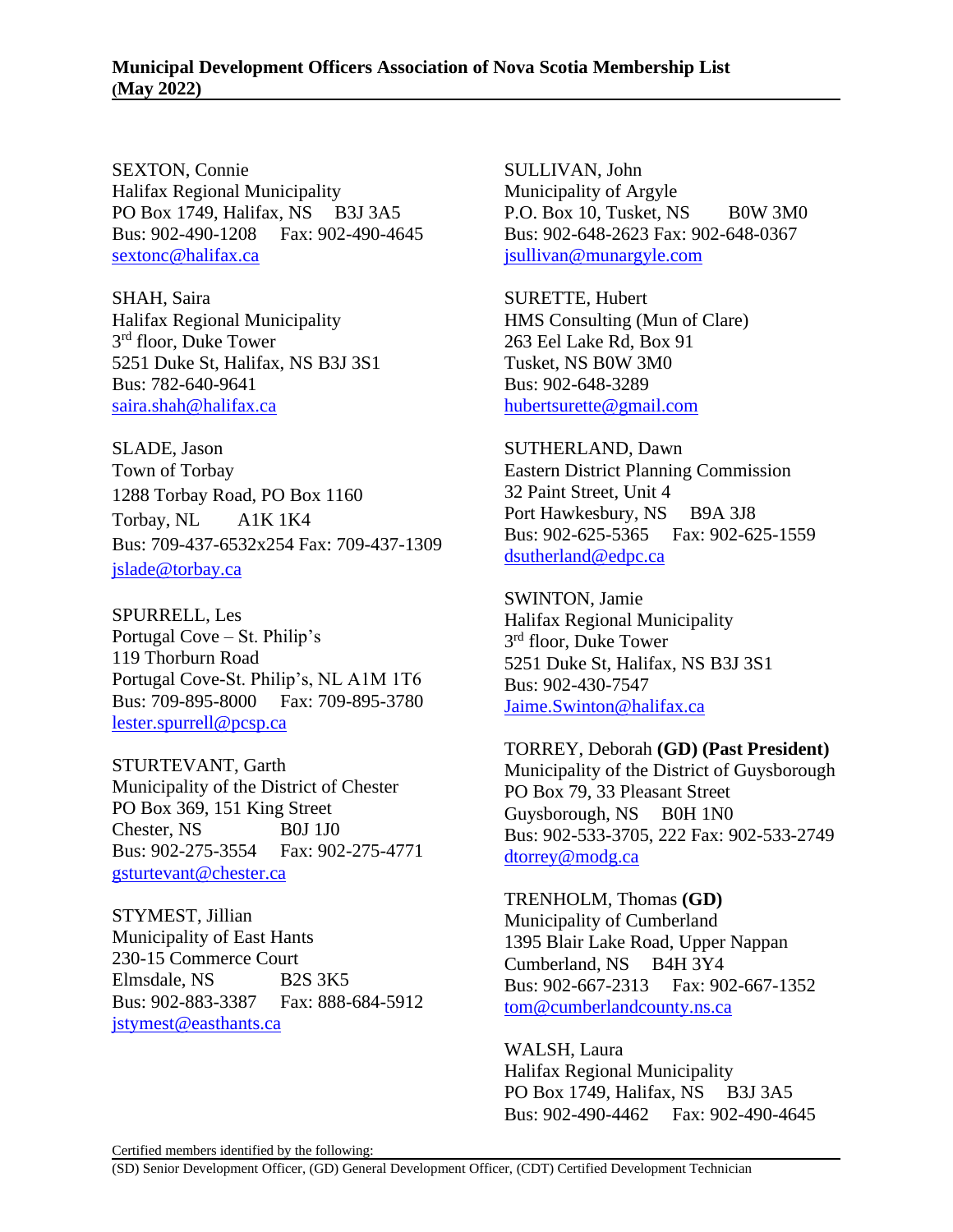walshla@halifax.ca

WOODFORD, John Municipality of East Hants 230-15 Commerce Court Elmsdale, NS B2S 3K5 Bus: 902-883-3387 Fax: 888-684-5912 [jwoodford@easthants.ca](mailto:jwoodford@easthants.ca)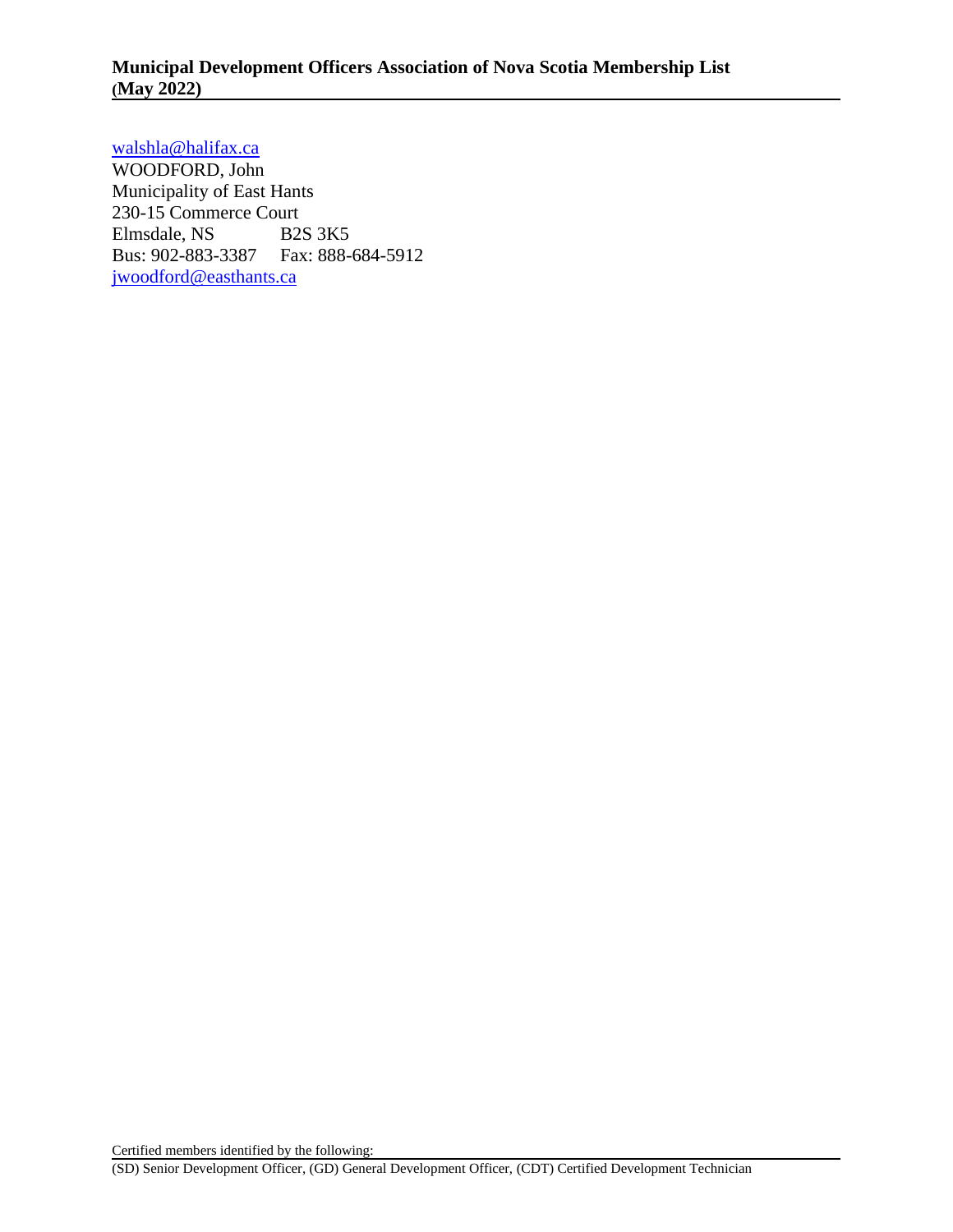## **ASSOCIATE MEMBERS**

BEATON, Josh PO Box 580 Cornwall, PE C0A 1H0 Bus: 902-213-0494 [josh@dafservices.ca](mailto:josh@dafservices.ca)

BRYCE, Daniel Nova Scotia Municipal Affairs PO Box 216 Halifax, NS B3J 2M4 Bus: 902-424-7922 Fax: 902-424-0821 [daniel.bryce@novascotia.ca](mailto:daniel.bryce@novascotia.ca)

CALLAGHAN, Riley PO Box 580 Cornwall, PE C0A 1H0 Bus: 902-213-0494 [riley@dafservices.ca](mailto:riley@dafservices.ca)

FISHER, Graham Service NS & Municipal Relations PO Box 216, Halifax NS B3J 2M4 Bus: 902-424-2990 Fax: 902-424-0821 fishergr@gov.ns.ca

FRENCH, Derek 379 Trans Canada Hwy, PO Box 580 Cornwall, PE C0A 1H0 Bus: 902-394-2945 Fax: 902-628-1807 [dfrench@pei.sympatico.ca](mailto:dfrench@pei.sympatico.ca)

GLENN, Alton Town of Paradise 1655 Topsail Road, Paradise NF A1L 1V1 Bus: 709-782-1400 Fax: 709-782-3603 aglenn@townofparadise.ca

LEMAY, Madelyn **(SD)** West Hants Regional Municipality 76 Morison Dr., P.O. Box 3000 Windsor, NS B0N 2T0 Bus: 902-798-6903 Fax: 902-798-8553 mlemay@westhants.ca

MACDONALD, Jessica Town of Bridgewater 60 Pleasant Street Bridgewater, NS B4V 3X9 Bus: 902-541-4369 Fax: 902-543-6876 [Jessica.McDonald@bridgewater.ca](mailto:Jessica.McDonald@bridgewater.ca)

MERRY, Christina West Hants Regional Municipality 76 Morison Dr., P.O. Box 3000 Windsor, NS B0N 2T0 Bus: 902-798-8391 x115 Fax: 902-798-8553 cmerry@westhants.ca

MILLETT-CAMPBELL, Sandi Town of Annapolis Royal PO Box 310 Annapolis Royal, NS B0A 1S0 Bus: 902-532-3145 Fax: 902-532-7443 [phme@annapolisroyal.com](mailto:phme@annapolisroyal.com)

SMITH, Gordon Nova Scotia Municipal Affairs PO Box 216 Halifax, NS B3J 2M4 Bus: 902-424-7918 Fax: 902-424-0821 [gordon.smith@novascotia.ca](mailto:gordon.smith@novascotia.ca)

SYMONS, Ed Centre of Geographic Sciences RR #1, Lawrencetown NS B0S 1M0 Bus: 902-584-2071 Fax: 902-584-7211 symonse@cogs.ns.ca

TURNBULL, Jeffrey Town of New Glasgow Municipality of the County of Pictou 117 Provost Street, PO Box 7 New Glasgow, NS B2H 5S3 Bus: 902-755-8351 Jeff.turnbull@newglasgow.ca